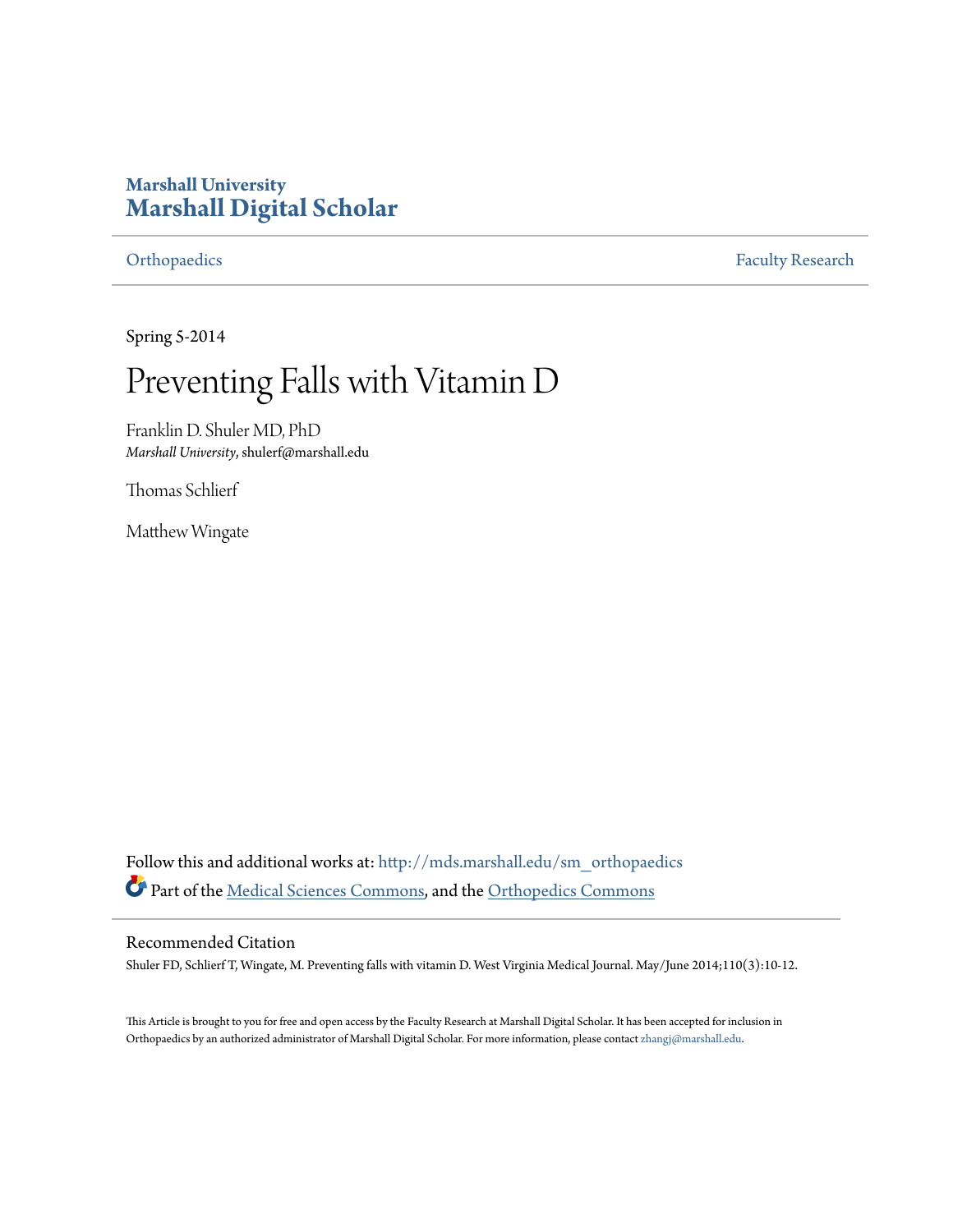# Preventing Falls with Vitamin D

#### **Franklin D Shuler, MD, PhD**

*Professor, Orthopaedic Trauma, Vice Chairman Orthopaedics -- Research, Marshall University, Huntington, WV*

#### **Thomas Schlierf, MD**

*Marshall University, Joan C. Edwards School of Medicine, Huntington, WV*

#### **Matthew Wingate, MD**

*Resident, PGY III, Department of Orthopaedic Surgery, Marshall University, Huntington, WV*

**Corresponding Author:** Franklin D. Shuler MD, PhD, Marshall University, Department of Orthopaedic Surgery, 1600 Medical Center Drive, Suite G-500, Huntington, WV 25701; shulerf@marshall.edu

#### **Abstract**

Falls are the number one cause for injury-related morbidity and mortality in West Virginia's seniors. Multiple independent variables contribute to the risk of a fall: previous falls, alterations in balance and vision, impairments in gait and strength, and medications most highly correlate with the risk for a fall. Vitamin D supplementation is emerging as an easy, safe and well-tolerated fall reduction/prevention strategy due to the beneficial effects on the musculoskeletal system with improvements in strength, function and navigational abilities. From meta-analysis data, maximal fall reduction benefit in seniors is achieved when correcting vitamin D deficiency and when using adjunctive calcium supplementation. It is therefore recommended that practitioners in our state screen for fall risks and consider the addition of supplementation protocols that provide sufficient vitamin D and calcium to our seniors.

#### **Introduction**

The May/June 2012 issue of this Journal highlighted that falls are the number one cause of injuryrelated morbidity and mortality in West Virginia (WV) senior citizens.<sup>1</sup> The prevalence of falls is strongly correlated with advancing age: 30% prevalence in > 65 years of age; 50% prevalence in > 80 years of age

with an increased risk of falls noted in institutionalized seniors.<sup>2-4</sup> Since WV ranks second nationally for the percent of population ≥ 65 years of age, we are at greater risk for fall related injuries. Over 106,000 WV seniors will suffer at least one fall this year with up to 50% of these falls causing minor trauma (lacerations and bruises) and 10% resulting in major injuries (traumatic brain injury and fractures).<sup>5,6</sup> Nationally, there has been a 50% increase in fall related injury hospitalizations from 2001-2008 with over 2.2 million emergency room visits and over 580,000 hospitalizations in 2009 with costs expected to soar to \$32.4 billion by 2020.5,7,8

# **What is a fall and what increases the risk of a fall?**

The World Health Organization defines a fall as the action of finding oneself involuntarily on the ground.<sup>2</sup> Identification of those most at risk for falls is critical. A screening summary was elegantly highlighted in this Journal.<sup>1</sup> Multiple independent variables contribute to the risk of a fall with previous falls, alterations in balance and vision, impairments in gait and strength, and medications most highly correlated with a fall.<sup>5</sup> The more risk factors one has, the greater the risk of falls with some factors associated with a higher relative risk than others.<sup>5</sup> Factors that double the risk of falling include alterations in vision, cognitive impairment, depression, age > 80 years old, and arthritis.<sup>9</sup> Previous falls increase the risk of additional falls by 300% while lower-extremity muscle weakness increase the risk of falling by 400%.<sup>9</sup> Because of the high correlation of falling with alterations in strength, gait and balance, vitamin D presents an emerging and effective approach to improve musculoskeletal strength, function and navigational abilities.

Economic analysis of fall prevention strategies has demonstrated that vitamin D replacement, in addition to medication reviews, were the most cost effective intervention to reduce falls.<sup>10,11</sup>

# **What does vitamin D do to the musculoskeletal system?**

Vitamin D has both direct genomic and non-genomic effects on skeletal muscle tissue.The receptor for vitamin D (VDR) is found in skeletal muscle (among various other tissues) which upon activation promotes *de novo* protein synthesis in muscle.<sup>12</sup> The proteins synthesized are responsible for events such as calcium influx and muscle fiber differentiation and proliferation.<sup>2</sup> Type II muscle fibers play a key role in falls because they are the first to be recruited when the body reacts to prevent a fall. Vitamin D deficiency can lead to muscle fiber atrophy, slow peak muscle contraction, prolonged time to relaxation and increased risk of chronic musculoskeletal pain.<sup>13-21</sup> Deficient states have also been linked to generalized musculoskeletal pain, significant myopathy, muscle weakness, hypotonia and resultant gait abnormalities.21,22 Vitamin D supplementation can do the following: reverse the atrophy seen in Type II fibers decreasing fall risk by 20% in both institutionalized and non-institutionalized individuals, improve proximal muscle weakness and body sway associated with gait impairments, increase muscle strength/function and balance, reduce and reverse myalgias, and decrease muscle protein degradation.21,23-32 There is a doseresponse relationship between serum 25(OH)D concentration and lower extremity function; higher 25(OH)D levels improve function.33,34 Studies have shown that in order to receive a fall protection benefit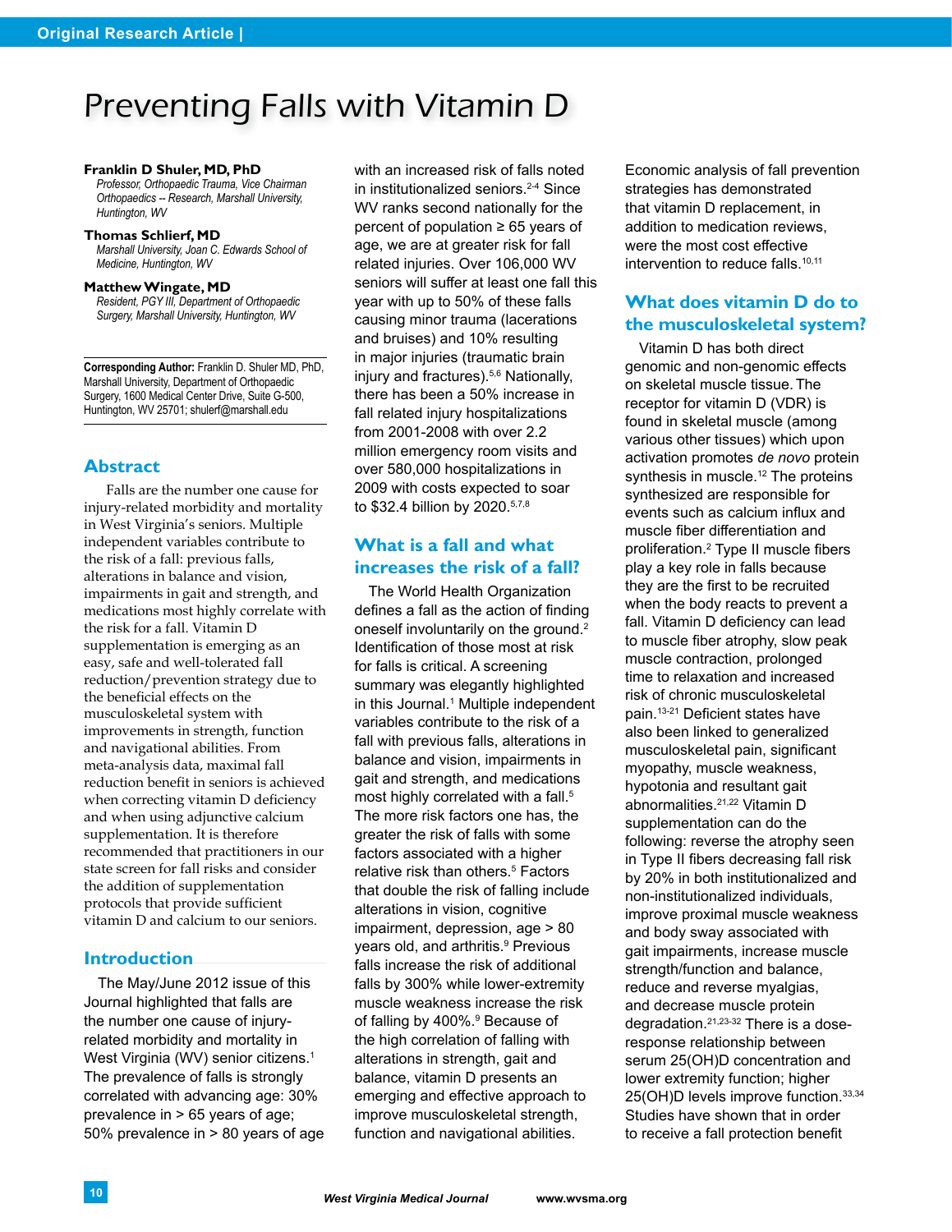**Figure 1:** *Fall prevention with Vitamin D is concentration dependent with the most benefit obtained by correction of vitamin D deficiency defined as 25(OH)D < 30 ng/ml.* 

| <b>Fall Prevention with Vitamin D is concentration</b><br>dependent  |               |               |               |               |               |
|----------------------------------------------------------------------|---------------|---------------|---------------|---------------|---------------|
| 25(OH)D3 level                                                       | 10<br>(ng/ml) | 20<br>(ng/ml) | 30<br>(ng/ml) | 40<br>(ng/ml) | 50<br>(ng/ml) |
| <b>Fall prevention</b><br>(maximal benefit<br>beginning at 24 ng/ml) |               |               |               |               |               |

from supplementation, 25(OH) D levels need to be maintained above 24 ng/mL.<sup>23,24</sup> These specific relationships and findings provide supportive evidence that vitamin D has a key role in muscle health and fall prevention.

In addition to the well-established effects of vitamin D on muscles it is also important to note the benefits of increased levels of vitamin D on the skeletal system, notably fracture reduction. A meta-analysis that will be discussed at length below showed that hip fractures can be reduced by 26% with vitamin D supplementation of 700-800 IU/day.<sup>31</sup>

# **Did supplementation increase 25(OH)D?**

One critical concept is that any report on the efficacy of vitamin D supplementation as a fall prevention strategy should take into account the effect on the circulating form of vitamin D, 25-hydroxyvitamin D or 25(OH)D. 25(OH)D level is determined in ng/ml (or mmol/l) following a simple blood test with vitamin D deficiency defined as less than 30 ng/ml. Supplementation with vitamin D3 (cholecalciferol) instead of vitamin D2 (ergocalciferol) has shown to have a more significant effect on elevating 25(OH)D levels.35 It is important to note that the cutaneous synthesis of vitamin D is less efficient as we age, so pharmacological protocols become very important in the senior demographic.36

# **Meta-Analysis and Randomized Controlled Trials (RCT)**

There are several key factors for reducing fall risk with vitamin D: (1) dosing protocol, (2) supplemental calcium and (3) baseline vitamin D status of participants.

### **Dosing matters**

Dosing of vitamin D is a critical determinant in fall risk reduction and fracture prevention. Daily doses appear to be better than annual dosing strategies with daily doses of 700-1000 IU vitamin D per day reducing the number of falls by 19-26% in meta-analysis studies of randomized controlled trials.25 However, no reduction in fall risk was shown when the vitamin D dose was 200-600 IU demonstrating a threshold effect for benefit. A serum 25(OH)D concentration of ≥ 24 ng/ ml produced a 23% fall reduction with no reduction in falls noted for levels below 24 ng/ml (Figure 1). A subgroup analysis found that vitamin D3 was superior with a pooled relative risk reduction of 26% when compared to vitamin D2 (12% risk reduction). In a more recent meta-analysis of 11 double-blind, placebo controlled RCT with vitamin D with or without calcium in 31,022 patients >65 years of age, vitamin D supplementation of ≥ 800 IU daily produced a 30% reduction in the risk of hip fracture and a 14% reduction in the risk of nonvertebral fractures.37 The American and British Geriatric

Societies have therefore produced guidelines that recommend 800 IU of daily vitamin D for all older adults at risk of falling.<sup>5</sup> Annual dosing protocols of 500,000 IU vitamin D3 in a placebo-controlled trial of 2256 women >70 years of age actually increase the risk of falls by 15% with 26% more fractures than the placebo group.<sup>38</sup> Vitamin D deficiency is appropriately corrected with rapid supplementation protocols -- 50,000 IU vitamin D3 (Bio-Tech Pharmacal, Inc. Fayetteville, AR [12 capsules per bottle #36212A]) per week for 8 weeks in conjunction with daily dosing with repeat 25(OH)D testing in 3 months.36 Of note, supplementation protocols can also use vitamin D2 for rapid supplementation with conversion to vitamin D3 for long term management.

# **Supplemental calcium and vitamin D status is important**

A recent meta-analysis of 45,782 participants indicated that vitamin D use produced a statistically significant reduction in the risk of falls (Odds ratio for one fall 0.86) with a more prominent effect in patients with vitamin D deficiency and with calcium co-administration.39 The optimal dose of vitamin D and calcium has not been established for maximal fall risk reduction but several promising RCT are in progress.40,41 One double-blind RCT worth highlighting studied 122 elderly women receiving either 1200 mg calcium + 800 IU Vit D or 1200 mg calcium per day for 12 weeks.<sup>23</sup> In this study 90% of patients were vitamin D deficient (< 31ng/ml) with the protocol increasing the 25(OH)D levels by 71% with a 49% reduction in falls in the calcium + vitamin D group when compared to calcium alone. Recurrent fallers benefitted most from this protocol. Of note, recent data indicates that vitamin D and calcium supplementation at levels used in this RCT do not promote kidney stone formation.42,43